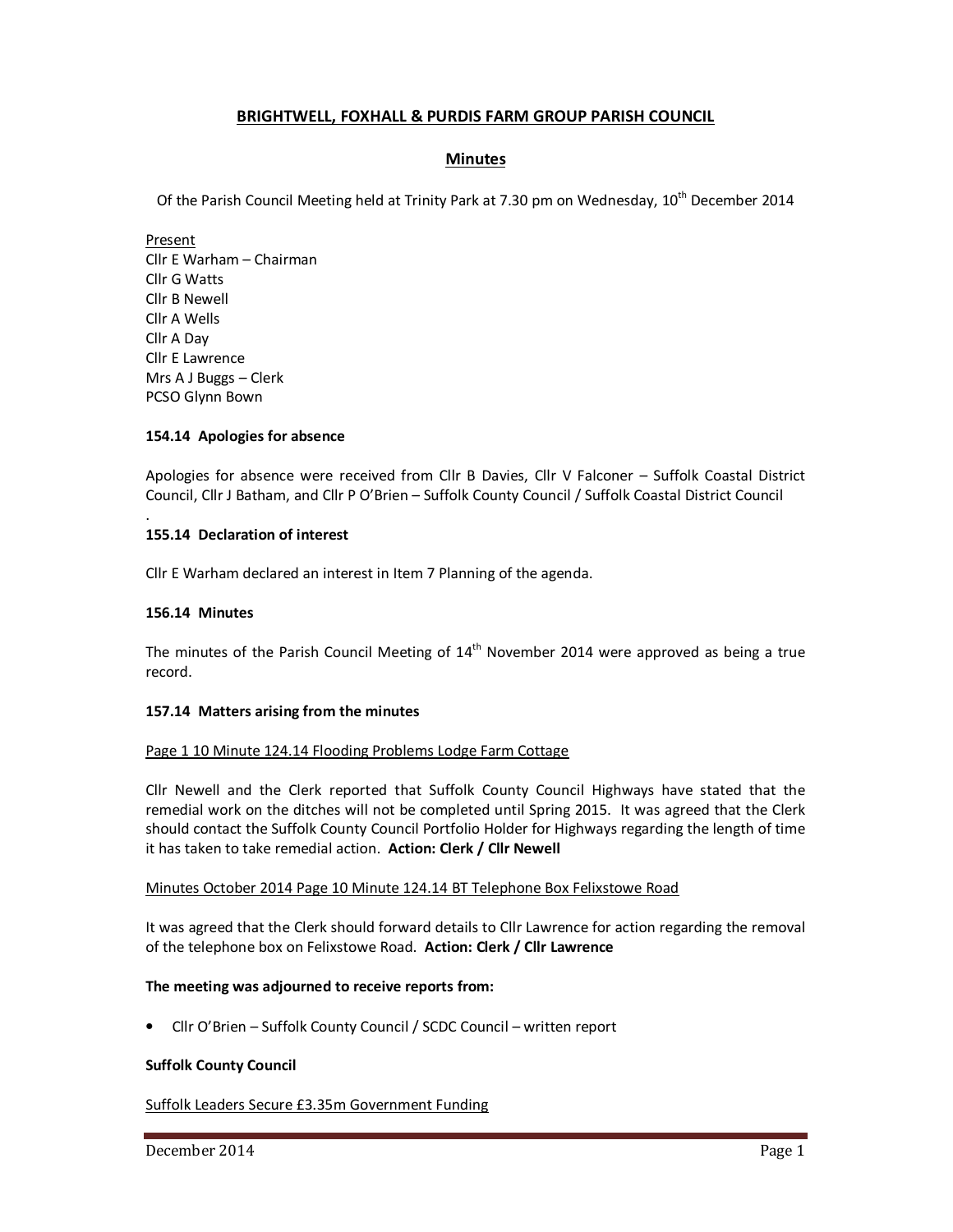A major bid by Suffolk's public sector leaders (SPSL) for £3.35m government funding to invest in new ways of collaborative working by supporting communities, reducing costs and generating benefits for residents has been successful.

The SPSL group, which brings together public sector leaders including SCC, district and borough councils, as well as members from NHS England and Suffolk Police were notified on Thursday,  $27<sup>th</sup>$ November by the government that they had been successful in securing the extra funding. The Suffolk group were also given the green light to have restriction on spending of £1.8m of their own capital receipts lifted. This will mean that funds raised by the sales of the council's assets can be spent in different ways to help the transformation.

### Spending Priorities

With increasing pressure on funding, SCC is asking the people of Suffolk what their priorities are, ahead of decisions being taken on spending plans for the coming year.

People have until the  $8<sup>th</sup>$  January in which to answer a range of questions that will help to shape decisions taken in February next year. In 2015/2016 the council has to make savings totalling £42 million. Therefore, it is most important that available funding is focused on the areas that are important to Suffolk people. A range of proposals were considered by the county council's Scrutiny committee last month, and finalised proposals will be discussed by Cabinet in January before the proposed budget is debated at a meeting of all the councillors in February. An on-line survey has been set up where resident are asked to rank their spending priorities. It is also possible to give views via email and post.

For more information, including access to the on-line survey visit the county council's consultation web page www.suffolk.gov.uk/consultations.

#### Youth Employment Centre Opens in Suffolk

The UKs first-ever dedicated youth employment centre opened last month in Ipswich.

The MyGo centre will offer all 16-24 year old in Ipswich and the surrounding area, free training plus career and employment support. The project is funded through the Greater Ipswich City Deal – the government's flagship programme to devolve power to local authorities and businesses. It will be staffed by Jobcentre Plus, EOS and Tomorrows People working together in an integrated manner, so that young people can access help in one place.

#### 'Raising the Bar' Community Fund Launched

Local community groups are being encouraged to apply for grant funding to support the wider aspirations of Raising the Bar.

The Raising the Bar Community Fund is designed to provide grants to projects led by organisations other than schools, such as charities and social enterprises that have a role in supporting Suffolk's children. The fund aims to encourage organisations to collaborate with schools and focus on addressing the needs of local areas.

#### Investment in Skills Secured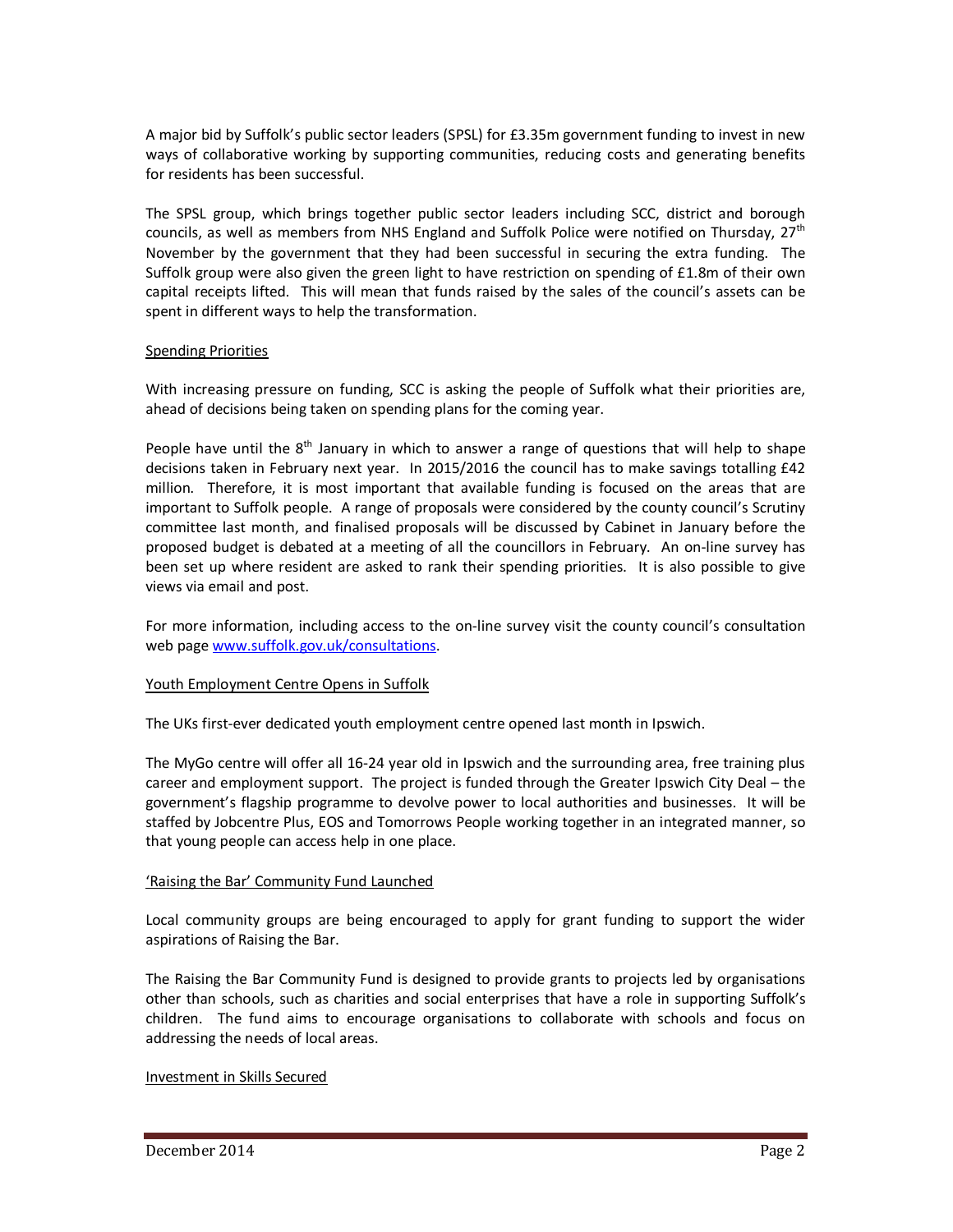Businesses and local councils are joining forces with the government to invest more than £18 million in equipping people with the skills local businesses need.

The announcement follows a successful bid led by Ipswich Building Society supported by SCC as part of the government's Employer Ownership Pilot to secure a £5 million grant that will be used in conjunction with other financial commitments agreed in the Greater Ipswich City Deal. The money includes £4.5 million to be invested in skills and training by local businesses in Suffolk and Norfolk, and will fund employer designed project that aim to halve youth unemployment in the Greater Ipswich area over the next two years.

## Rural Entrepreneurs

Rural entrepreneurs, in nine location within the county council's farm estate, are being encouraged to come forward with proposals that could offer prospective new tenants a range of exciting opportunities.

The scheme is being run by SCC and supported by the Eastern Enterprise Hub and Easton & Otley College. The locations were identified following a period of consultation with budding business entrepreneur about possible rural business ideas. Sites are between 10 and 50 acres in size with suitable buildings available. Expressions of interest for the sites must be submitted on-line via the Eastern Enterprise Hub's website no later than the  $10<sup>th</sup>$  December 2014. Shortlisting will be carried out before the end of the year. Information about all the sites and how to express an interest are available online via Suffolk County Council website.

- Cllr Falconer Suffolk Coastal District Council no report.
- Suffolk Police PCSO Glynn Bown written report

## **Period 1st November 2014 to 30th November 2014**

| <b>Parish</b>                  | <b>No of Crimes Recorded</b> | <b>Same Month Last Year</b> |
|--------------------------------|------------------------------|-----------------------------|
| Brightwell                     |                              |                             |
| Bucklesham                     |                              |                             |
| Foxhall                        |                              |                             |
| Levington                      |                              |                             |
| <b>Nacton</b>                  |                              |                             |
| Newbourne                      |                              |                             |
| Purdis Farm                    | 14                           | 12                          |
| Waldringfield                  |                              |                             |
| <b>Total Crimes This Month</b> | 19                           | 23                          |

This month's recorded crime was 19. The level of recorded crime for the same period in 213 was 23.

Brightwell, Bucklesham, Foxhall, Levington and Newbourne all have no recorded crime this month.

Nacton had 4 reported crimes this month. A car parked on a residential driveway was damaged whilst entry was attempted, a truck parked in Orwell Crossing had the container entered and items taken, 2 people were cautioned for this crime, a car parked outside the Primary school was damaged and a person reported and assaults.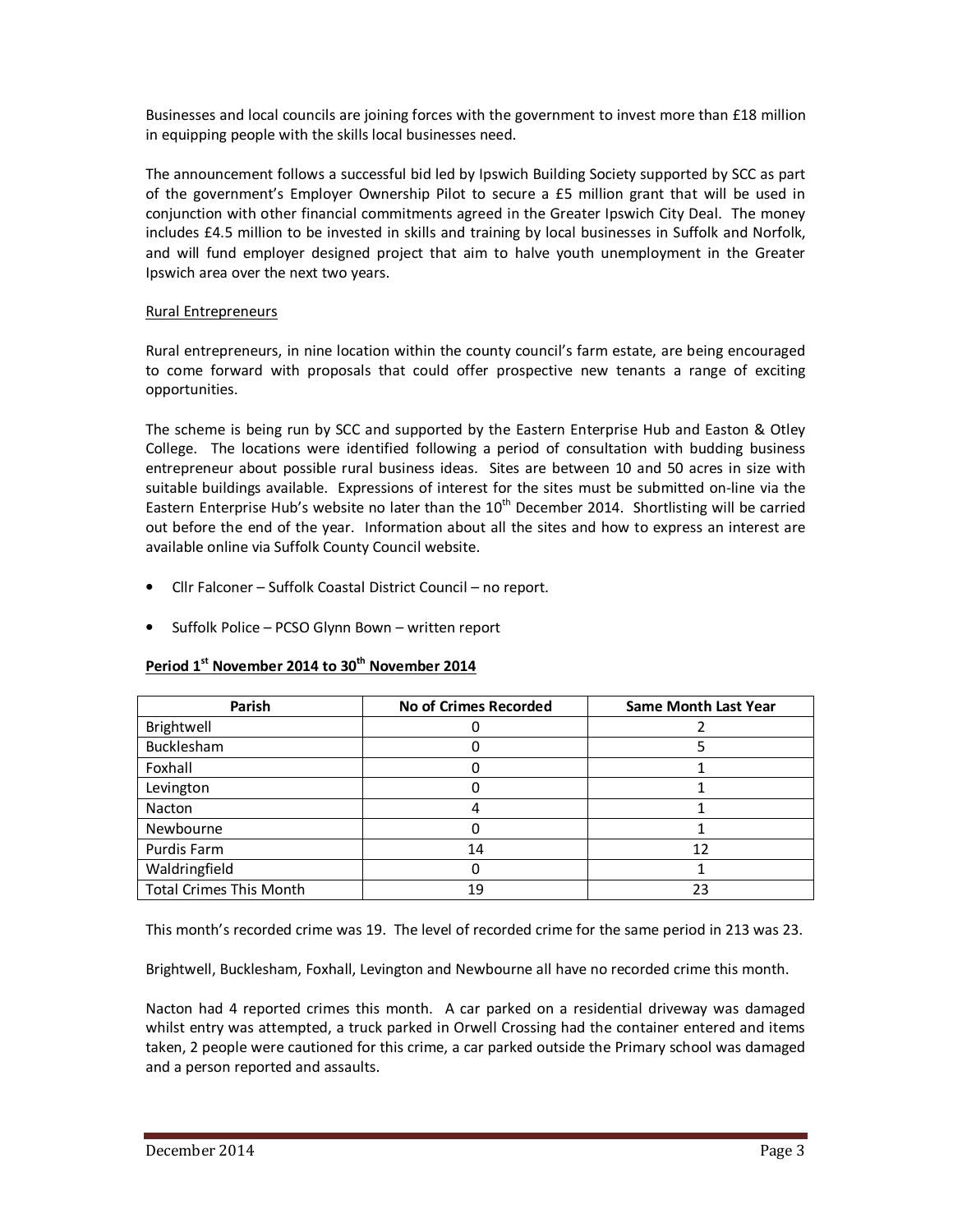Purdis Farm recorded 14 crimes, 12 relate to Sainsbury's, there were 2 reports of assault and a vehicle was damaged in Purdis Farm Lane overnight on the 25<sup>th</sup> November.

Waldringfield recorded 2 crimes this month, both have been linked to a crime in October, whereby unknown persons have taken a row boat from Waldringfield yacht club and rowed out to boats moored in the river Deben, entered the vessels and removed various items before rowing back to shore. Officers are still investigating all these crimes and the harbourmaster has taken steps to ensure that all row boats and dinghy's on the river banks are not accessible overnight.

A view of crime maps and data can now be found on the interest www.police.uk.

#### **The meeting was re-convened.**

#### **158.14 Clerk's Report**

The Clerk's report had previously been circulated and it was agreed that some of the items should be discussed as per the agenda.

### Wally Reeve

On Wednesday, 3<sup>rd</sup> December 2014 we heard of the sad and untimely death of Wally. I am sure that the Parish Council would like to offer their condolences to Wally's family and friends at such a bad time.

### Christmas Bin Collection

Revised arrangements for refuse/recycling collections in the Suffolk Coastal area over the Christmas period.

| Collections will now be made on      |
|--------------------------------------|
| Saturday, 20 <sup>th</sup> December  |
| Monday, 22 <sup>nd</sup> December    |
| Tuesday, 23 <sup>rd</sup> December   |
| Wednesday, 24 <sup>th</sup> December |
| Saturday, 27 <sup>th</sup> December  |
| Monday, 29 <sup>th</sup> December    |
| Tuesday, 30 <sup>th</sup> December   |
| Wednesday, 31 <sup>st</sup> December |
| Friday, 2 <sup>nd</sup> January      |
| Saturday, 3rd January                |
|                                      |

From Monday,  $5<sup>th</sup>$  January all normal collection days will resume.

#### **159.14 Planning**

## Planning Applications Discussed by the Parish Council

DC/14/3093/FUL Club house Former Civil Sports Ground Foxhall – Proposed demolition of existing buildings and erection of 11 dwellings with associated vehicular access and external works.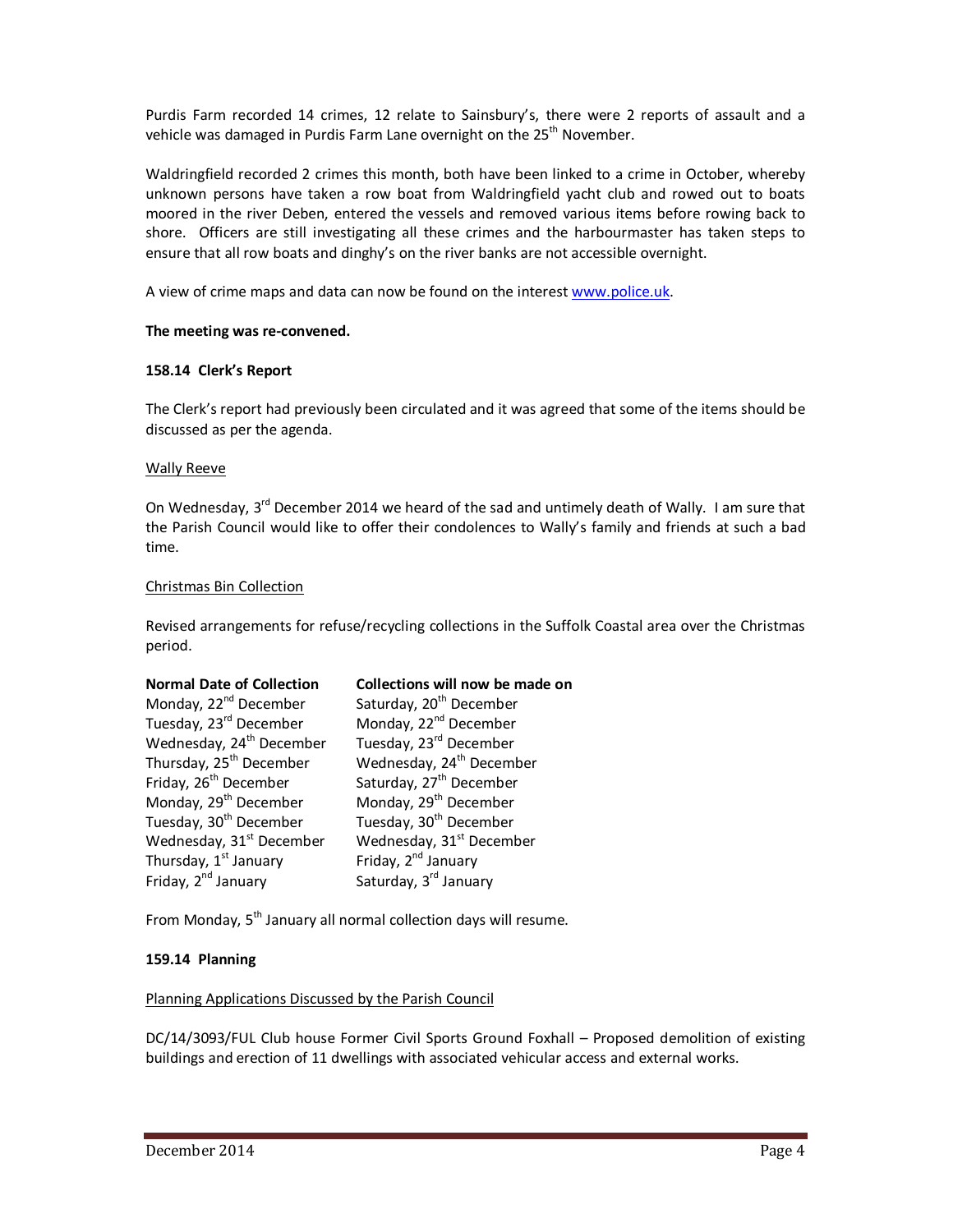Cllr Watts reported that the application had recently been discussed by the Suffolk Coastal District Council Planning Committee and had been refused.

### Planning Application in Circulation by the Parish Council

DC/14/3914/FUL 129 Bucklesham Road Purdis Farm – Construction of replacement front boundary wall/railings and entrance gates.

DC/14/3741/FUL Land and Piggery Buildings Rear of Sheep Drift Cottage, Brightwell – Change of use of existing single-storey piggery buildings to B1 business units including alterations and first floor extension.

### **160.14 Locality Budget**

Cllr Day reported that he had contacted Suffolk County Council Highways Department regarding the supply of "Welcome to Foxhall" sign but he has not received a reply. Cllr Day agreed to contact again and report back to the next meeting. **Action: Clerk / Cllr Day** 

### **161.14 Budget / Precept 2015/2016**

The Clerk reported that at the last meeting the Parish Council agreed to accept the proposed budget and that the precept of £7,000 should remain the same for the year 2015/2016 but that final ratification should be agreed at the December meeting. The Clerk reported that she had received a letter from Suffolk Coastal District Council stating that the Parish Council's allocation of funding for the Council Tax Support Grant would be £102.34 which would be paid as a separate overall precept requirement. Cllr Watts proposed, seconded Cllr Wells that the Parish Council should precept for £7,000 as previously agreed – all in favour.

#### **162.14 No Entry Notices Purdis Avenue**

The Clerk reported that she had received an email from a parishioner concerning the erection of a sign at the entrance to Purdis Avenue from Bucklesham Road stating "No Access to Purdis Farm Lane". The Clerk reported that she had contacted Suffolk County Council Highways Department who were investigating the legality of placing the sign which could be seen from the public highway. It was agreed that the Clerk should reply to the parishioner reporting the action the Parish Council had taken concerning this matter. **Action: Clerk** 

#### **163.14 Finance**

| Income                                    |         |
|-------------------------------------------|---------|
| None                                      |         |
| Expenditure                               |         |
| Clerk's Salary and Expenses November 2014 | f274.51 |
| <b>Glasdon Grit and Waste Bins</b>        | £621.92 |

Cllr Wells proposed, seconded Cllr Warham that the above expenditure is approved – agreed. **Action: Clerk** 

#### **164.14 Correspondence**